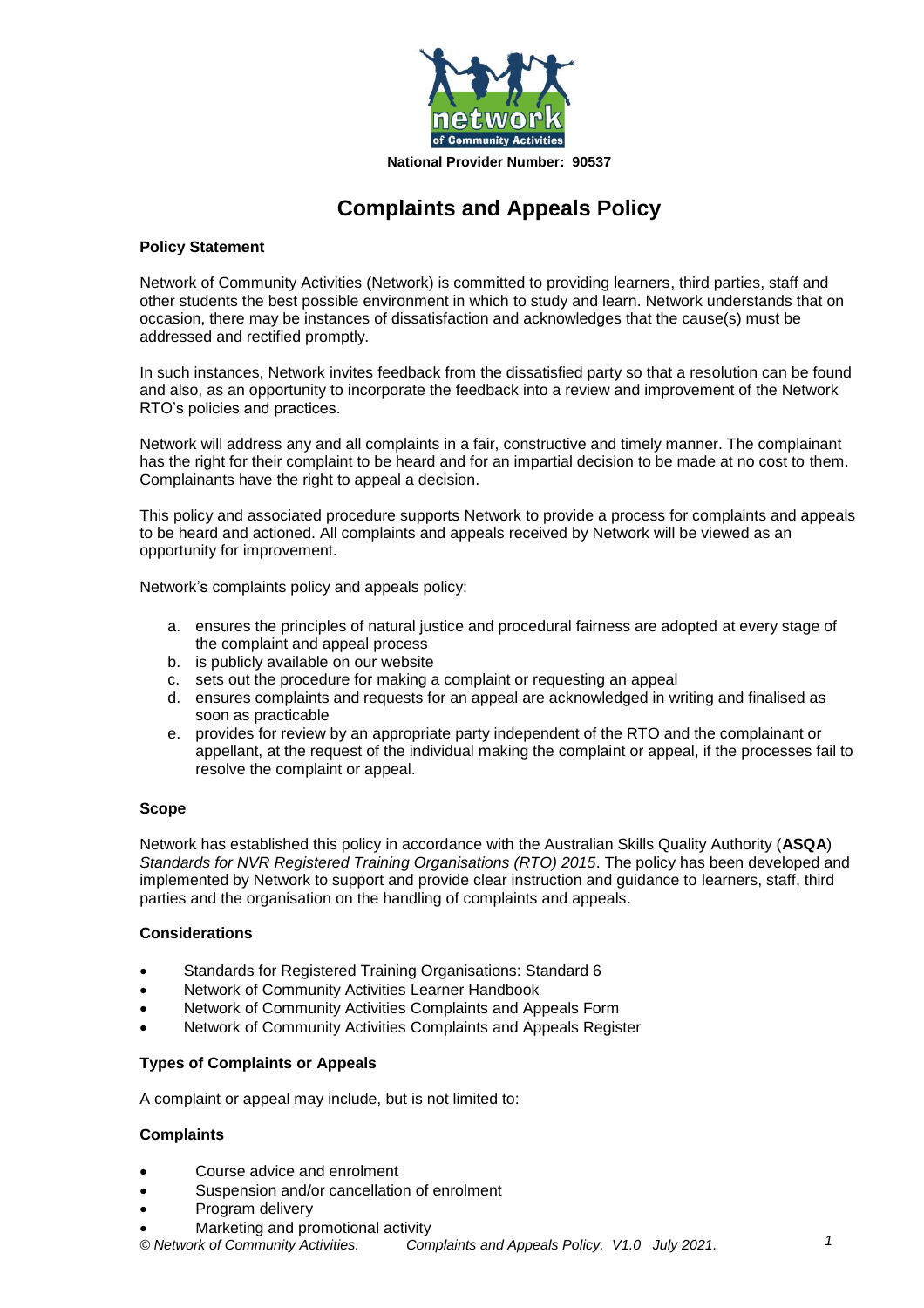- Personal safety
- Customer service and administration
- Issue of results, certificates, statement of attainment
- Learning resources
- Fees and charges
- Equity and access, discrimination, harassment and bullying

#### **Appeals**

- Assessment process and decision
- Candidate progress and academic progress decisions

#### **Procedures**

Network acknowledges that occasionally a complaint may arise that requires a formal resolution. The following procedures provide information on how to have a complaint resolved or lodge an appeal so a resolution is reached.

### **A: General Complaints**

| <b>Action</b>                                                                                                                                        | <b>Responsibility</b> |  |
|------------------------------------------------------------------------------------------------------------------------------------------------------|-----------------------|--|
| Network may receive complaints from learners, staff or stakeholders and                                                                              | <b>Network RTO</b>    |  |
| third parties through a variety of means e.g. verbally, written<br>documentation, electronically (email).                                            | Personnel             |  |
|                                                                                                                                                      | Complainant           |  |
| Where possible all non-formal attempts shall be made to resolve the                                                                                  |                       |  |
| issue. This may include advice, discussions and/or general mediation in                                                                              |                       |  |
| relation to the issue and the learner's issue. Any staff member can be<br>involved in this informal process to resolve issues but once an individual |                       |  |
| has placed a formal complaint /appeal the following procedures must be                                                                               |                       |  |
| followed.                                                                                                                                            |                       |  |
| Once a formal complaint is received, the Manager, Professional Learning                                                                              |                       |  |
| and Education will:                                                                                                                                  |                       |  |
|                                                                                                                                                      |                       |  |
| 1. acknowledge receipt of the complaint in writing to the complainant<br>and                                                                         |                       |  |
| will seek to identify the issue and resolve the concern so as to<br>2.                                                                               |                       |  |
| avoid any further disruption to the complainant (where                                                                                               |                       |  |
| applicable).                                                                                                                                         |                       |  |
| Network encourages both staff and complainants to approach the                                                                                       |                       |  |
| complaint openly and honestly so as to resolve problems through fair and                                                                             |                       |  |
| reasonable means.                                                                                                                                    |                       |  |
| Any learner, potential learner, or third party may submit a formal                                                                                   | Network RTO           |  |
| complaint to Network with the reasonable expectation that all complaints                                                                             | Personnel             |  |
| will be treated with integrity and privacy. There is no cost for accessing<br>the internal complaints and appeals process.                           | Complainant           |  |
|                                                                                                                                                      |                       |  |
| When a complaint or appeal cannot be resolved through informal                                                                                       |                       |  |
| discussion, the complainant is asked to complete a Complaints and<br>Appeals Form. They need to state their case and provide as much detail          |                       |  |
| as possible, and submit this to the Manager, Professional Learning and                                                                               |                       |  |
| Education either by email or post. The Manager, Professional Learning                                                                                |                       |  |
| and Education will acknowledge receipt of the complaint in writing to the<br>complainant.                                                            |                       |  |
|                                                                                                                                                      |                       |  |
| Complaints are to include the following information:                                                                                                 |                       |  |
|                                                                                                                                                      |                       |  |
| Submission date of complaint<br>Name of complainant                                                                                                  |                       |  |
| Nature of complaint<br>$\bullet$                                                                                                                     |                       |  |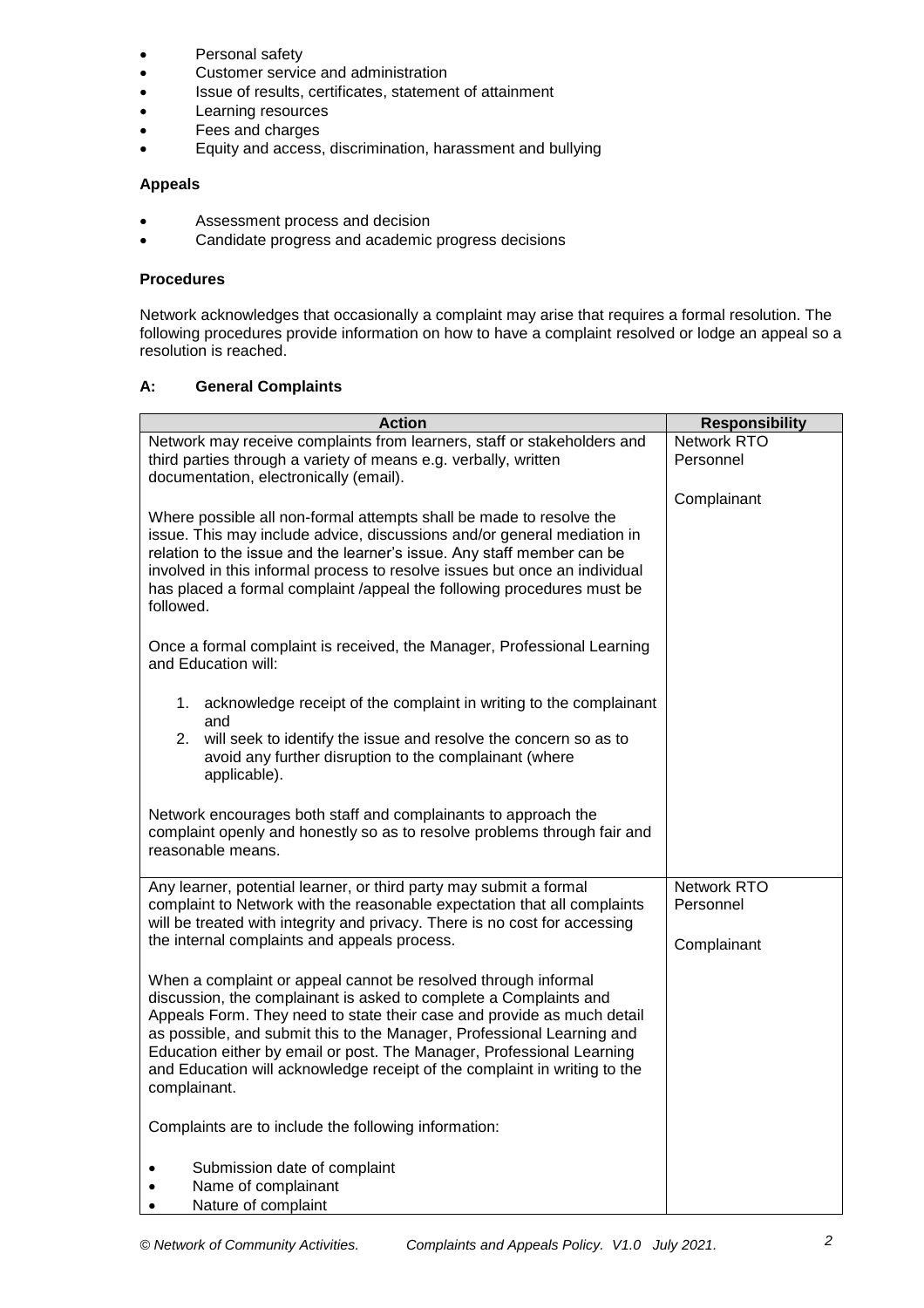| Date of the event which lead to the complaint<br>$\bullet$                                                                                                                                                                                                                                                                                                                                 |                                 |
|--------------------------------------------------------------------------------------------------------------------------------------------------------------------------------------------------------------------------------------------------------------------------------------------------------------------------------------------------------------------------------------------|---------------------------------|
| The Complaints and Appeals Form can be sent to the complainant on<br>request.                                                                                                                                                                                                                                                                                                              |                                 |
| Once the Complaints and Appeals Form is received the details are<br>recorded on the Complaints and Appeals Register, which is reviewed and<br>maintained by the Manager, Professional Learning and Education.                                                                                                                                                                              | Network RTO<br>Personnel        |
| Information recorded on the Complaints and Appeals Register includes;                                                                                                                                                                                                                                                                                                                      |                                 |
| A specific complaint number<br>$\bullet$<br>Submission date of the complaint/appeal<br>$\bullet$<br>Name of the complainant<br>$\bullet$                                                                                                                                                                                                                                                   | <b>Network RTO</b><br>Personnel |
| Description of the complaint/appeal<br>Determined resolution (outcome)<br>Date of outcome                                                                                                                                                                                                                                                                                                  | Network CEO (if<br>applicable)  |
| The Manager, Professional Learning and Education will send<br>acknowledgement of the complaint to the complainant and where a<br>complaint refers to an individual, the individual will be informed by the<br>Manager, Professional Learning and Education of the complaint and will<br>be invited to respond to the allegation either through discussion, or<br>(written) correspondence. |                                 |
| Any discussion held with the Manager, Professional Learning and<br>Education (or other Network staff) must be minuted and these minutes<br>kept on file along with details of the original complaint.                                                                                                                                                                                      |                                 |
| A separate interview will be held by the Manager, Professional Learning<br>and Education (or the Network Chief Executive Officer if the complaint is<br>about the Manager, Professional Learning and Education).                                                                                                                                                                           |                                 |
| Complainants have the right to access advice and support from<br>independent external agencies and/or persons at any point of the<br>complaint and appeals process. Use of external services will be at the<br>complainant's costs. Network does not have to directly deal with any third<br>party only the complainant.                                                                   | Complainant                     |
| The Manager, Professional Learning and Education will investigate all<br>complaints recorded on the Complaints Register and identify a<br>satisfactory resolution to the issue.                                                                                                                                                                                                            | Network RTO<br>personnel        |
| The proposed resolution will be communicated to all parties involved in<br>the complaint within 35 working days and agreement to the proposed<br>resolution sought. Upon receipt of the agreement, the Director,<br>Professional Learning and Development will                                                                                                                             |                                 |
| Provide the Complainant with written confirmation of the resolution<br>Record the action(s) taken to resolve the complaint on the<br><b>Complaints Register</b><br>Where applicable communicate the outcome of the complaint                                                                                                                                                               |                                 |
| resolution to the relevant staff member<br>If applicable, document the need for amendment to Network RTO<br>policy and/or procedure documentation in the Continuous                                                                                                                                                                                                                        |                                 |
| Improvement Register and implement the necessary improvement<br>Within the notification of the outcome of the formal complaint the<br>Complainant shall also be notified that they have the right of<br>appeal. To appeal a decision Network must receive, in writing,<br>grounds of the appeal. Complainants are referred to the Appeals<br>Procedure                                     |                                 |
|                                                                                                                                                                                                                                                                                                                                                                                            |                                 |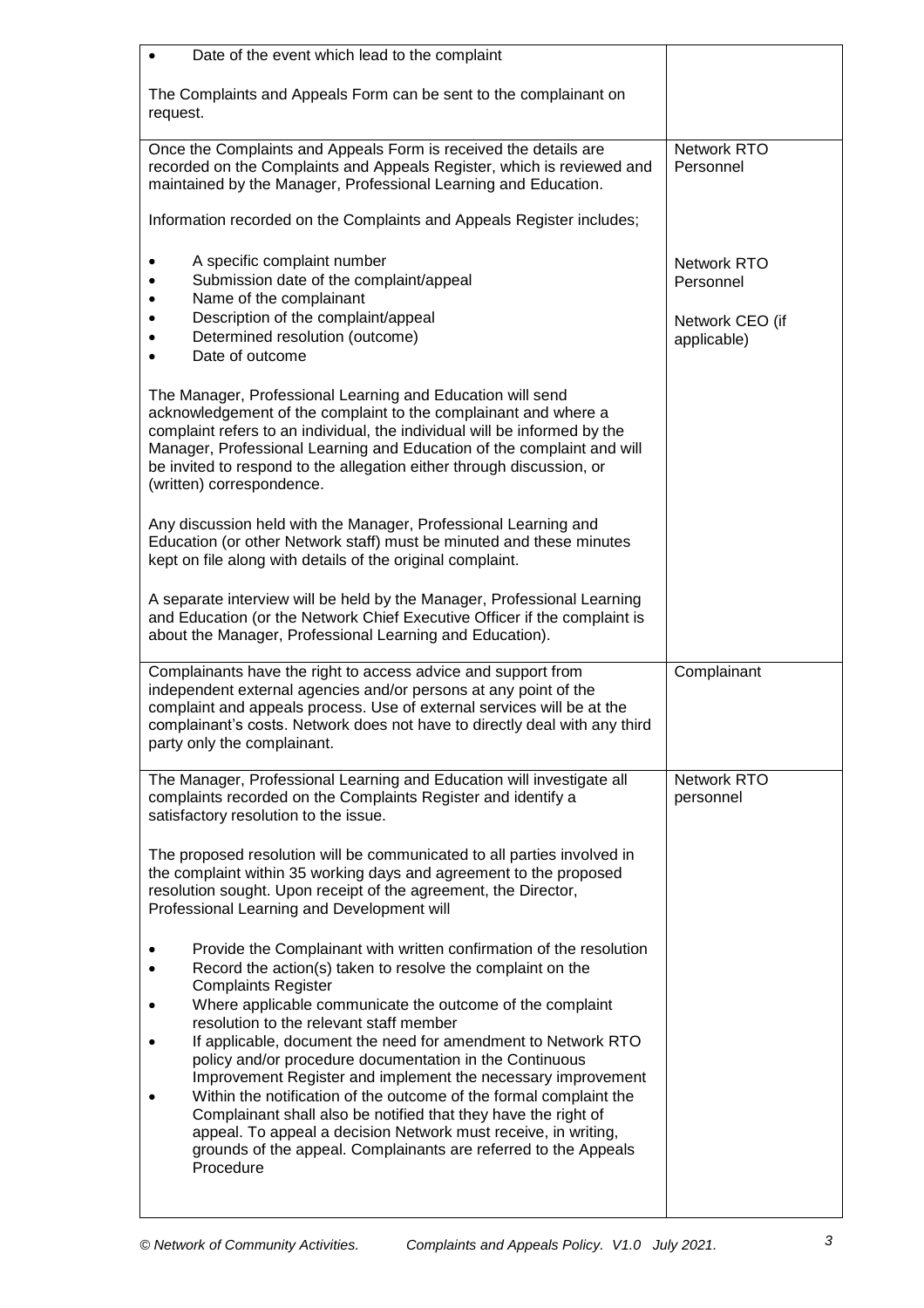| The Director, Professional Learning and Development will act immediately<br>on any substantiated complaint. If the internal or any external complaint<br>handling or appeal process results in a decision that supports the<br>Complainant, Network will act immediately to implement any decision<br>and/or corrective and preventative action that is required, and advise the<br>Complainant of the outcome. | Network RTO<br>personnel |
|-----------------------------------------------------------------------------------------------------------------------------------------------------------------------------------------------------------------------------------------------------------------------------------------------------------------------------------------------------------------------------------------------------------------|--------------------------|
| Any documentation including written notes of the progress of a complaint,<br>outcomes, actions and resolution, will be kept by Network and filed in the<br>learner's personal file. Any complaint received that is not from a learner,<br>will be stored in the dedicated Complaints and Appeals folder maintained<br>by the Director, Professional Learning and Development.                                   |                          |
| Where Network considers more than 60 calendar days are required to<br>process and finalise the complaint or appeal, Network will:                                                                                                                                                                                                                                                                               | Network RTO<br>personnel |
| a. inform the complainant or appellant in writing, including reasons<br>why more than 60 calendar days are required<br>regularly update the complainant or appellant on the progress of<br>b.<br>the matter.                                                                                                                                                                                                    |                          |
| Network will:                                                                                                                                                                                                                                                                                                                                                                                                   |                          |
| securely maintain records of all complaints and appeals and their<br>а.<br>outcomes<br>identify potential causes of complaints and appeals and takes<br>b.<br>appropriate corrective action to eliminate or mitigate the likelihood<br>of reoccurrence.                                                                                                                                                         | Network RTO<br>personnel |
| No learner, staff member, or third party will be disenfranchised in any way<br>during the complaint and resolution process.                                                                                                                                                                                                                                                                                     |                          |
| A learner's progress through a study program will not be disrupted whilst<br>a complaint is being heard unless the nature of the issue itself means<br>further progress is not possible.                                                                                                                                                                                                                        |                          |
| Complainants will observe strict confidentiality during all stages of the<br>complaints resolution process. All communications and proceedings<br>arising from the complaints process will remain confidential at the<br>conclusion of the complaints resolution process.                                                                                                                                       | Network RTO<br>personnel |
| Complainants have the right to nominate third party representation (e.g.: a<br>family member or friend, counsellor, professional representation or<br>support person) if they require.                                                                                                                                                                                                                          | Complainant              |
| This policy is reviewed annually.                                                                                                                                                                                                                                                                                                                                                                               | Network RTO<br>personnel |

## **B: Appeals**

| <b>Action</b>                                                                                                                                                                                                           | <b>Responsibility</b> |
|-------------------------------------------------------------------------------------------------------------------------------------------------------------------------------------------------------------------------|-----------------------|
| <b>Assessment Appeals</b>                                                                                                                                                                                               | Network RTO           |
|                                                                                                                                                                                                                         | personnel             |
| Learners are entitled to formally appeal the outcome of the assessment                                                                                                                                                  |                       |
| decision by completing the Complaints and Appeals Form, stating their<br>case and providing as much detail as possible, and submit this to the<br>Manager, Professional Learning and Education either by email or post. | Complainant           |
| Learners are to include the following information:                                                                                                                                                                      |                       |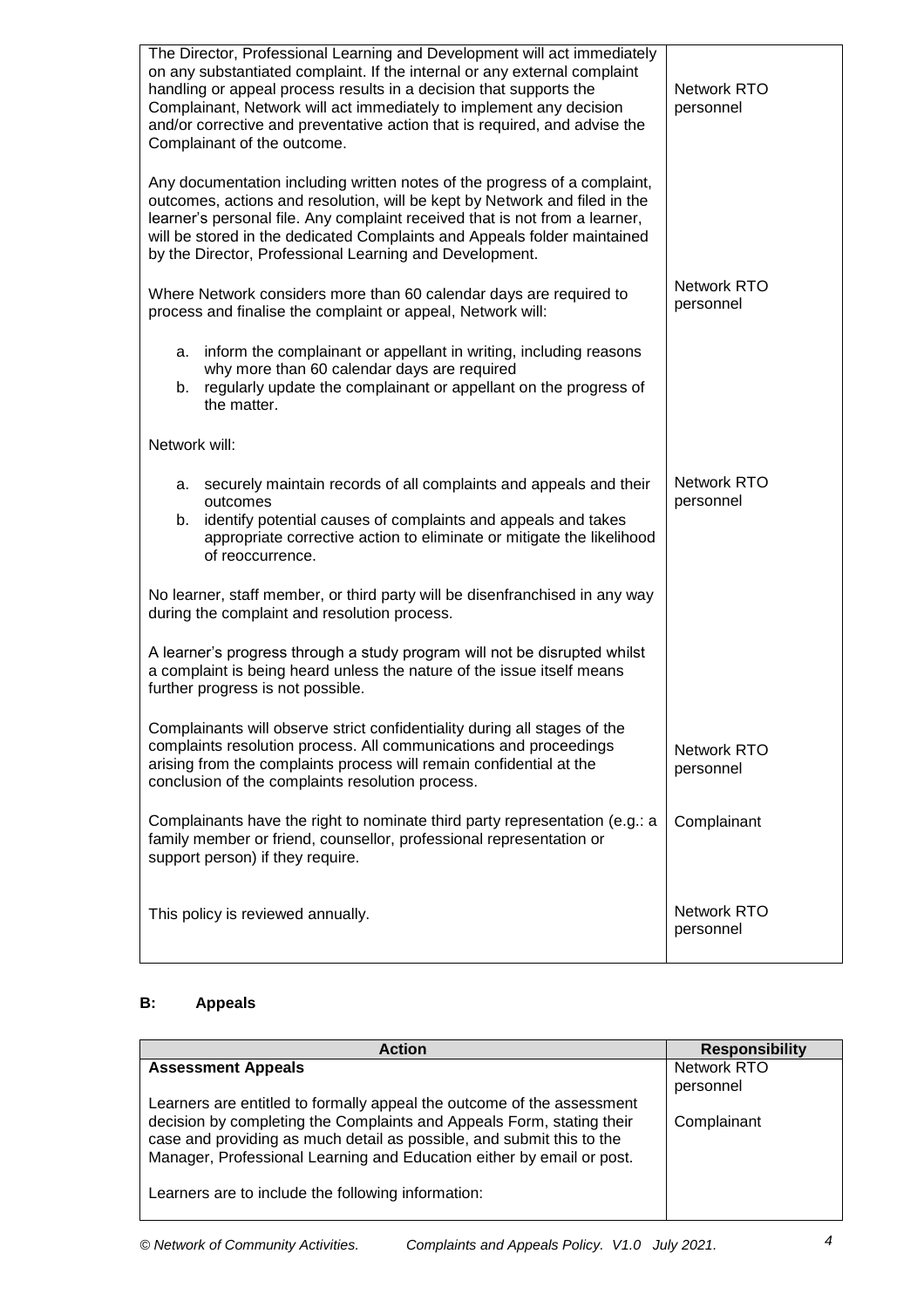| Submission date of appeal<br>$\bullet$<br>Name of appeal<br>$\bullet$                                                                                                                                                                                                                                                                                              |                                 |
|--------------------------------------------------------------------------------------------------------------------------------------------------------------------------------------------------------------------------------------------------------------------------------------------------------------------------------------------------------------------|---------------------------------|
| Nature of appeal                                                                                                                                                                                                                                                                                                                                                   |                                 |
| Supporting documentation regarding their assessment outcome<br>Attachments (if applicable)                                                                                                                                                                                                                                                                         |                                 |
| The Complaints and Appeals Form is available on request. The form must<br>be submitted within 10 working days from the complainant being notified<br>of the outcome of the assessment decision they are appealing.                                                                                                                                                 |                                 |
| Once the Complaints and Appeals Form is received the details are<br>recorded on the Complaints and Appeals Register, which is reviewed and<br>maintained by the Manager, Professional Learning and Education.<br>Information recorded on the Complaints and Appeals Register includes:                                                                             | <b>Network RTO</b><br>personnel |
| A specific appeal number<br>Submission date of the appeal<br>Name of the appeal<br>Description of the appeal<br>Determined resolution (outcome)<br>Date of outcome                                                                                                                                                                                                 |                                 |
| The Manager, Professional Learning and Education will seek details from<br>the Assessor involved and any other relevant parties.<br>A decision will be made regarding the appeal either indicating the<br>assessment decision stands or details of a possible<br>re-assessment by a third party. The third party will be another Assessor<br>appointed by Network. | <b>Network RTO</b><br>personnel |
| The complainant will be notified in writing of the outcome with reasons for<br>the decision, and the 'Complaints and Appeals Register' updated.                                                                                                                                                                                                                    | <b>Network RTO</b><br>personnel |
| The learner will also be provided the option of activating the external<br>appeals process if they are not satisfied with the outcome.                                                                                                                                                                                                                             | Complainant                     |
| The complainant is required to notify Network if they wish to proceed with<br>the external appeals process                                                                                                                                                                                                                                                         |                                 |
| <b>External Appeals</b>                                                                                                                                                                                                                                                                                                                                            | Complainant                     |
| If not satisfied with the decision in either the formal complaints or appeals<br>procedures, the complainant may request that the matter be further<br>reviewed by an external dispute resolution process. Network will appoint<br>the external body for an external appeals purpose.                                                                              |                                 |
| If, after Network's internal complaints and appeals processes have been<br>completed, the Complainant still believes Network is breaching or has<br>breached its legal requirements, they can submit a complaint to ASQA.<br>Please be aware that ASQA does not act in a mediation capacity.                                                                       | Complainant                     |
| Except in exceptional circumstances, complainants must attach evidence<br>to ASQA's complaint form showing:                                                                                                                                                                                                                                                        |                                 |
| That they have followed Network's formal complaints procedure;<br>$\bullet$<br>and                                                                                                                                                                                                                                                                                 |                                 |
| Network's response.                                                                                                                                                                                                                                                                                                                                                |                                 |
| ASQAs processes require the Complainant to identify themselves to<br>ASQA as "the" Complainant, although a Complainant may request that<br>their identity is kept confidential throughout any investigation that ASQA<br>undertakes.                                                                                                                               |                                 |
| <b>Australian Skills Quality Authority</b><br>Tel: 1300 701 801 www.asqa.gov.au                                                                                                                                                                                                                                                                                    |                                 |